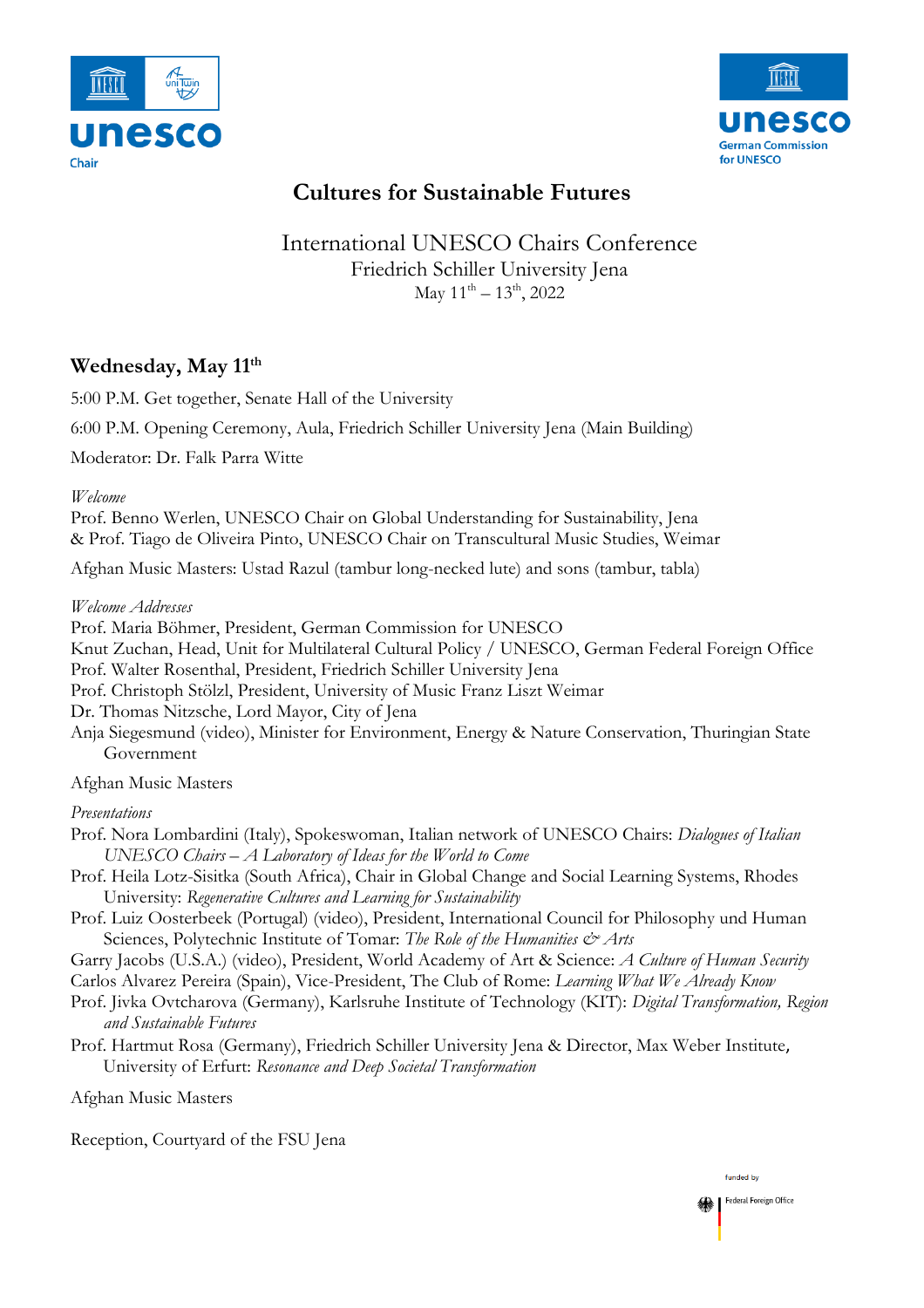### **Thursday, May 12th** (Rose Halls, Jena)

Keynote Speeches by international experts

### 9:00 A.M. Introduction: Prof. Benno Werlen

- Prof. Paul Shrivastava (U.S.A.) (video), Chief Sustainability Officer, The Pennsylvania State University & UNESCO Chair in Arts and Science for Implementing Sustainable Development Goals, Nancy
- 9:15 *Cultural and Regional Dimensions of Sustainability* Prof. Raminder Kaur (India), Anthropology and Cultural Studies, University of Sussex Jana Liebe (Germany), Spokeswoman, Thuringian Sustainability Advisory Board Prof. Thomas Reuter (Australia), Cultural Anthropology, University of Melbourne

### 10:15 A.M. Break

10:30 *Culture, Art & and Sustainability – Cultural Heritage*

Donato Kiniger-Passigli (Italy) (video), Co-Chair, UN-WAAS 'Human Security for All Campaign' Dr. Ralf Weiß (Germany), Sustainability in Art and Culture Network (2N2K) Dr. Helena Nassif (Lebanon), Director, Culture Resource

#### 11:30 *Learning & Education*

- Prof. Silja Klepp (Germany), UNESCO Chair of Integrated Marine Science, Christian Albrechts University Kiel & Barbara Dombrowski (Germany), Photographer and Artist
- Prof. Heila Lotz-Sisitka (South Africa), Chair in Global Change and Social Learning Systems, Rhodes University
- Prof. Daniel Lang (Germany), UNESCO Chair in Higher Education for Sustainable Development, Leuphana University Lüneburg

### 12:15-14:00 Lunch

2:00–3:30 P.M. Working Groups Implementation and strategies of the three thematic fields of The Jena Declaration (TJD)

3:30-4:00 P.M. Break

4:00–5:30 P.M. Roundtable Discussion Chairs: Prof. Heila Lotz-Sisitka (South Africa) & Prof. Daniel Lang (Germany)

6 P.M. Public Organ Concert, Friedenskirche, Jena.

With Prof. Martin Sturm, University of Music Franz Liszt Weimar Introduction by Prof. Tiago de Oliveira Pinto: *Organ as Intangible Cultural Heritage*

7:30 P.M. Dinner

#### funded by Federal Foreign Office